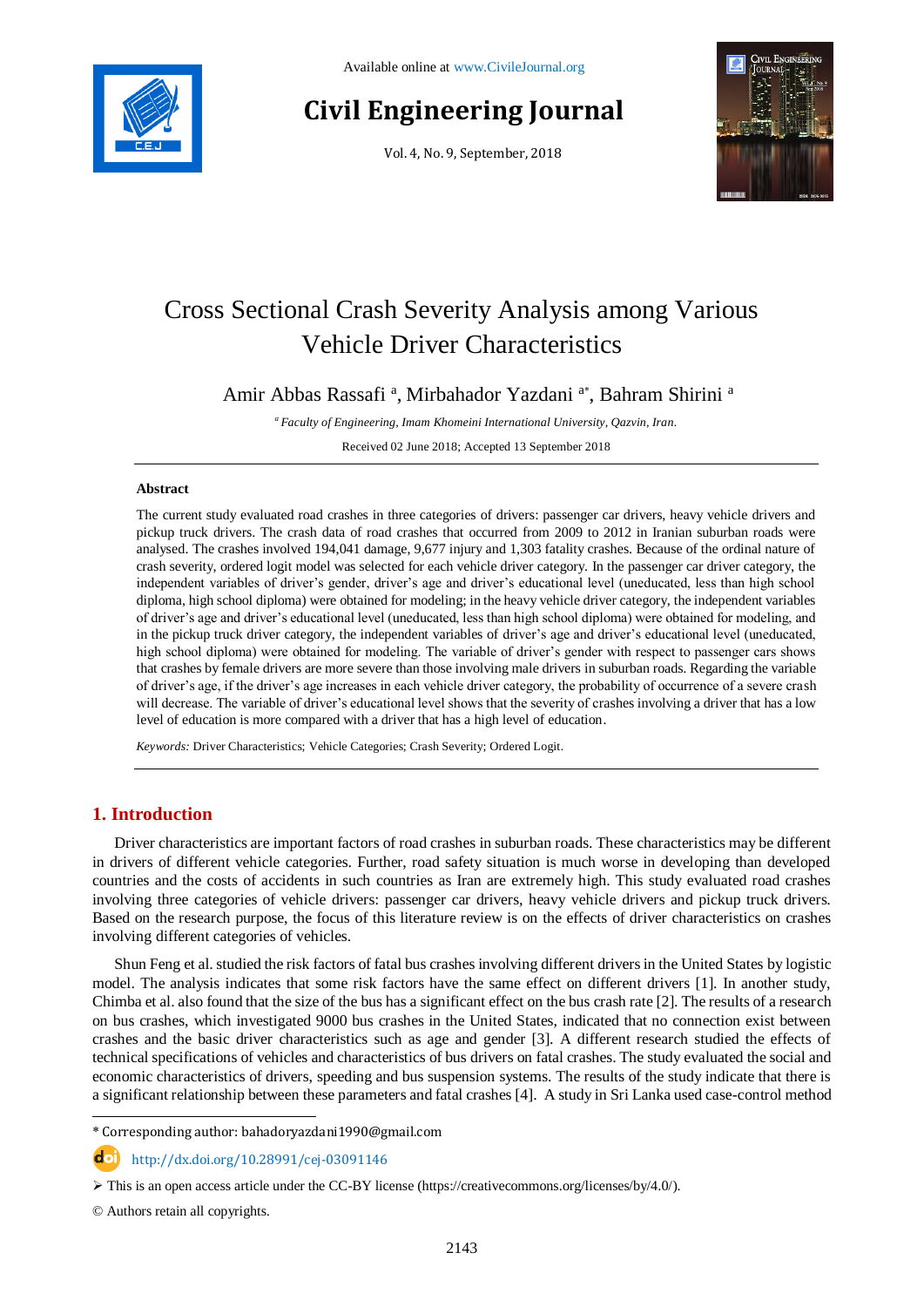to investigate the effects of long working hours and low salaries of bus drivers on crashes, and the results indicate that these parameters increase the risk of crashes [5].

A research by Thompson et al. studied the performance of old (86 years old) and middle-aged drivers (51 years old). The results of their study indicate that old drivers drive at lower speeds and decelerate differently compared with middleaged drivers [6]. Also, another research in this field shows that driver characteristics such as gender, age and educational level have little effect on the rate of fatal crashes [7].

The results of a study of young drivers of 15-29 years showed that the main cause of death for young people aged 15-29 years is traffic crashes. Young drivers tend to violate traffic rules more than other groups and, therefore, are involved in more accidents [8-10].

Joon-Ki Kim et al. carried out a research on injury severity in single vehicle crashes in California using mix logit model. In their study, the effects of age and gender were considered. In more than half of the older drivers (over 65 years), the likelihood of a fatal crash was more compared with drivers within the age range of 25 to 64 years. With respect to gender, the average likelihood of a fatal crash involving male drivers was more compared with female drivers in newer vehicles. Several factors play significant roles in increasing the likelihood of a fatal accident, including male driver, driving while drunk, unsafe speed, older drivers (65+), older vehicles and darkness [11]. Meuleners et al. showed that older drivers over the age of 70 sustained serious injury rates more than twice as high as those of the 30–59-yearold drivers. Fragility increased with age, contributing between 47% and 95% for drivers above 65 years [12]. In another study for each age and gender group, deaths per driver involved in a crash (a marker of fragility) and drivers involved in crashes per VMT (a marker of excessive crash involvement) were computed. Compared with drivers ages 30–59, those younger than 20 and those 75 or older both had much higher driver death rates per VMT [13].

Zhang et al. investigated the effects of driver and environmental factors on single vehicle crashes and concluded that age is an important factor of crash severity. Their findings indicate that the likelihood of a fatal crash in older drivers is more compared with middle-aged drivers [14]. So, an increase in the driver's age could have a negative effect on traffic safety [15].

The driver's gender is a significant factor of crashes. Research showed that the behavior of male and female drivers is significantly different, causing differences in the severity of injuries resulting from crashes [16, 17]. Some of these differences are important; for example, fatal crashes in male drivers are more than fatal crashes in female drivers [18].

Morgan and Mannering studied the effects of the driver's age and gender on the severity of injury in single vehicle crashes under wet and dry conditions as well as icy road surfaces. The results of their study showed that significant differences exist in all age groups and gender under different road surface conditions and drivers understanding and reaction to surface conditions are different in the different genders and age groups [19].

Alver et al. evaluated the relationship between young drivers and crashes. In their study, data were collected by face to face interview of 2,057 young drivers (18-29 years old) in four different cities in Turkey. The main purpose of the study was to evaluate the relationship between demographic characteristics of young drivers and traffic violation crashes. Four hypothetical scenarios were considered for each violation of traffic rules, and the data from these scenarios were modeled with ordinal probit model. The data analysis showed that 23.9% of the drivers had been involved in at least one traffic crash in the past three years. Similarly, 38.3% of the drivers had been involved in at least one traffic violation in the past three years, while 47.4% of the drivers had been fined for not using safety belt in the past three years [20].

Ma and Yan studied the impact of driver's age on rear-end collisions. The results are as follows: First, the risk of been involved in rear-end collisions changes drastically with changing age. Second, the interaction between age and gender shows that the behaviors of male and female drivers are different in rear-end collisions. Third, the age impact changes according to the type of pre-crash action and the leading vehicle's behavior [21].

Because of their age and lack of experience, young drivers have less driving skills e.g. their speeding behavior [22]; also young drivers believe they have more driving skills than older and experienced drivers [23-25]. Age of drivers is more significant than their driving experience in safety [26] but the driving experience appears to be an important factor in traffic accidents [27-32]. Age at licensure and driving experience interact to influence crash rate and Experience driving as a requirement of obtaining a license may contribute to a reduced frequency of accidents involving vehicles [33].

Many studies have been conducted to evaluate the effects of the age of a driver. For example, Laurens et al. conducted multivariate analysis with correction for annual mileage, and Kim et al. investigated the heterogeneous effects of age [11, 34].

Amarasinghe and Dissanayake studied the effect of a young driver's gender on crashes. They used a logit regression model based on injury severity in their study. The effective parameters considered in the model include the following: different driver, environment, vehicle and road. The results showed that variables such as license validity, driving on a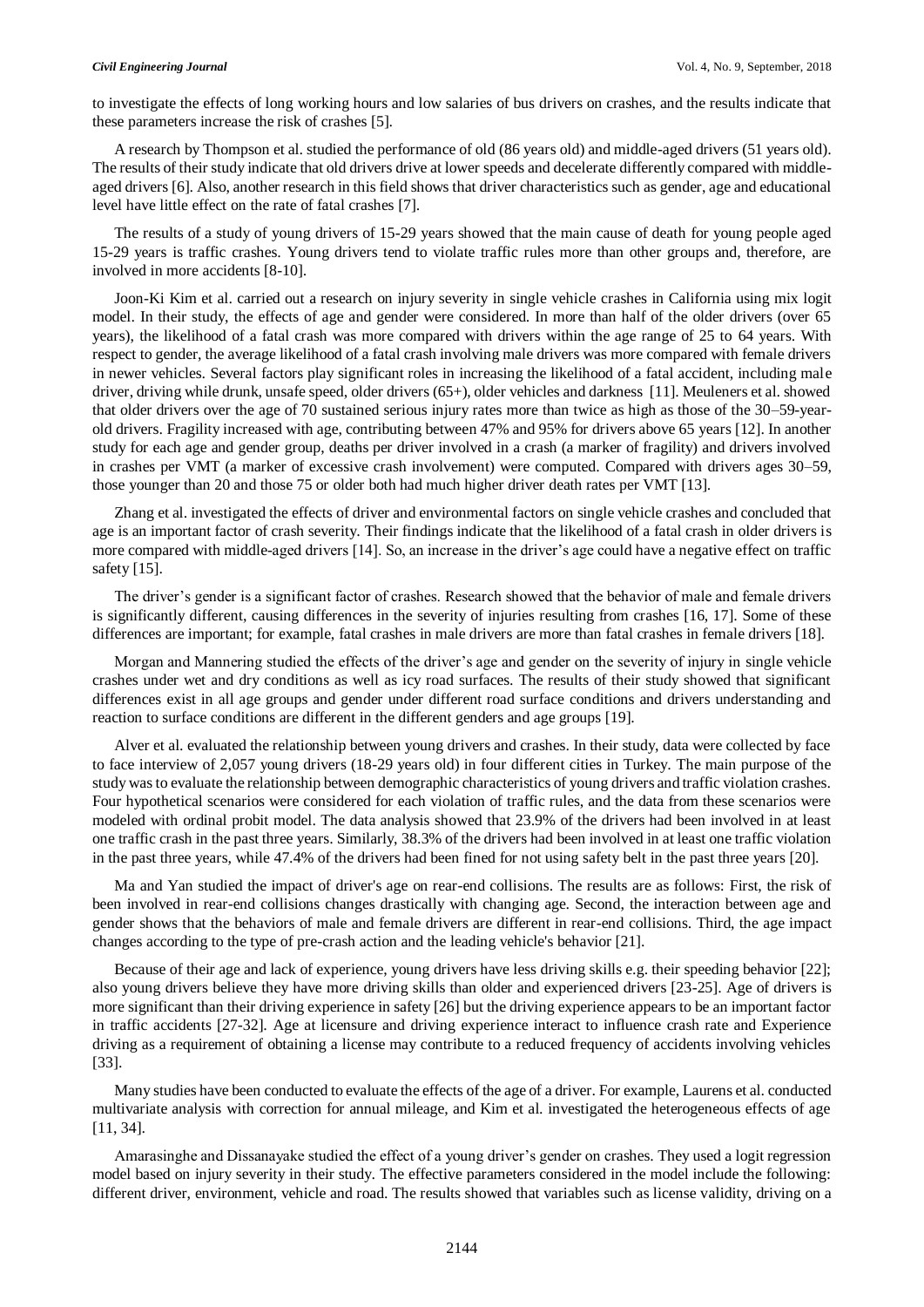weekend, avoidance or slow maneuvers at crash, collisions and rollover, and collisions with pedestrians are significant for female drivers in the crash severity model. Type of road, concrete and wet surfaces, collision with another vehicle, and rear-end collisions are significant for male drivers in the crash severity model [35].

Ozkan and Lajunen investigated the differences between male and female driving. A total of 131 young Turkish male drivers and 86 young Turkish female drivers participated in the survey. Analysis techniques such as reliability analysis, Pearson product-moment correlations and statistical distributions were used to analyze the primary data. The results showed that female drivers have negative performances in all active and passive crashes and positive performances in perceptual-motor and safety skills [36].

Weiss et al. studied crash severity in young drivers (15-24 years old) using discrete choice models. They did a comprehensive analysis of single and two vehicle crashes (damage, injury and fatal) in New Zealand between 2002 and 2011. The results showed that the behaviors of young drivers, passengers and involvement of vulnerable road users are the most important factors of injury severity in single vehicle and two vehicle crashes. Non-use of seatbelts, drinking alcohol and inexperience are the deadliest behavioral factors in single vehicle crashes, while fatigue, reckless driving and non-use of seatbelts are the deadliest behavioral factors in two vehicle crashes [37].

In the above-mentioned studies, drivers' characteristics such as age, gender, and experience have been evaluated. These characteristics showed different impacts in the studies. Furthermore, different vehicle categories have not been considered in the analyses, although the vehicle category may be influential on the relationship between drivers' characteristics and crash severity. Considering the drivers of various vehicles and comparing their demographic characteristics is the innovation of this research. The importance of this issue can be furthered in driving licensing policies, identifying high-risk drivers and organizing training courses on traffic safety for specific drivers. The current study aims at comparing the effects of age, education and gender on crash severity in three categories of vehicles: passenger cars, heavy vehicles, and pickup trucks.

#### **2. Research Methodology**

Crash severity is a dependent variable in this study. This variable was evaluated in three levels of severity: damage, injury and fatality. Because crash severity has an ordinal nature, ordered model is preferred to other models. Also, the stochastic components of the utility error follow the logistics distribution in crash models. Accordingly, ordered logit model was used for modeling in this study. NLOGIT statistical software was used for modeling and sensitivity analysis. This software provides the widest and deepest array of tools available anywhere for analysis of multinomial logit models, including nested logit, ordered logit, generalized mixed multinomial logit, heteroscedastic extreme value, multinomial probit, mixed logit and more. A unique simulation package that allows user to analyze alternative scenarios in the context of any estimated discrete choice model with any data set, whether used in estimation or as hold out data for examining model cross validity.

Modeling was based on backward format method. In this method, first, all independent variables are entered into the model then variables that were not significant were excluded from the model. The exclusion criteria of the variable is pvalue greater than 0.05. In the final stage, sensitivity analysis was performed on the final variables. The flowchart of the study is shown in Figure 1.

The unobserved dependent variable was defined in the ordered logit model. This variable connected the actual dependent variable and cut point of the variable. Equation 1 and 2 show the relationship between dependent variables and cut points of the variables. Equation 3 shows the probability of a severe crash in the three categories of vehicle drivers.

$$
y^* = \alpha x' + \varepsilon \tag{1}
$$

 $M_i < y^*_{nm} \le \mu_{i+1}, \ \mu_0 = -\infty, \ \mu_3 = +\infty, \qquad i = 0, 1, 2$  (2)

$$
Pr(\mu_i < y^*_{nm} \le \mu_{i+1}) = Pr(y_{nm} = i), \qquad i = 0, 1, 2, \qquad m = 1, 2, 3 \tag{3}
$$

y ∗ : unobserved dependent variable; x ′ : unobserved independent variable; α: coefficient of unobserved independent variable;  $\varepsilon$ : stochastic components of the utility error;  $\mu_i$ : cut point of crash severity i;  $y^*_{mn}$ : unobserved dependent variable for crash number n and category of vehicle driver m; y<sub>nm</sub>: actual dependent variable for crash number n and category of vehicle driver m.

The maximum log likelihood method was used to estimate the coefficients of models. Equation 4 shows this method for logit models. Because of the existence of cut point in ordered logit model, Equation 4 was converted to Equation 5. Equation 5 shows the maximum log likelihood method for ordered logit model.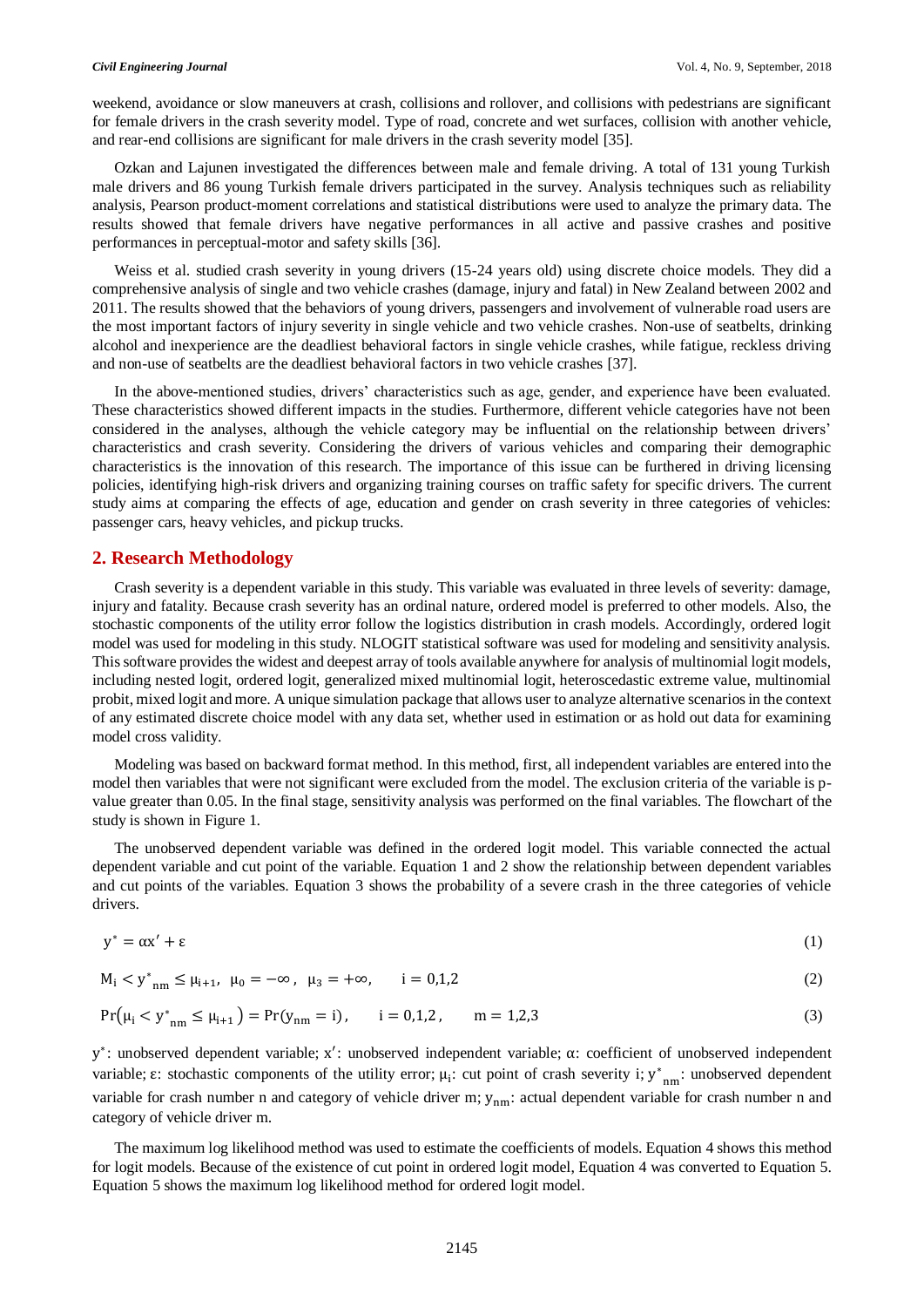Nm

$$
LL(\alpha) = \sum_{n=1}^{\infty} \sum_{i \in S} \rho_{in} Ln P_{in}
$$
 (4)

$$
LL(\alpha) = \sum_{n=1}^{N_{\text{m}}} \sum_{i \in S} \rho_{in} Ln (F(\mu_{i+1} - \alpha x) - F(\mu_i - \alpha x))
$$
\n(5)

 $N_m$ : Number of crashes in category of vehicle driver m; i: crash severity in S set;  $\rho_{in}$ : binary variable of crash number n and crash severity i;  $P_{in}$ : probability of occurrence of crash number n and crash severity i; x: actual independent variable.

Sensitivity analysis was used to accurately describe each variable. This analysis is different for discrete and continuous variables. Equation 6 and 7 show this analysis for discrete and continuous variables respectively (Train K., 2003).

$$
E_{ix} = \frac{P_{1ix} - P_{0ix}}{P_{0ix}}\tag{6}
$$

$$
E_{ix} = \frac{\partial P_{in}}{\partial X_{in}} * \frac{X_{in}}{P_{in}}
$$
 (7)

 $E_{ix}$ : variation in the probability of crash severity i for a change in the independent variable x from 0 to 1;  $P_{1ix}$ : the probability that the independent variable x will be 1 in crash severity i;  $P_{0i}$ ; the probability that the independent variable x will be 0 in crash severity i;  $X_{in}$ : the independent variable for crash number n and crash severity i.



**Figure 1. The steps followed in conducting the research**

#### **3. Data**

The crash data comprise road crashes that occurred from 2009 to 2012 in Iranian suburban roads. These data considered the severity of the crashes and driver culpability. The crashes involved 194,041 damage, 9,677 injury and 1,303 fatality crashes. The drivers of three categories of vehicles that had been involved in crashes were evaluated: passenger car drivers, heavy vehicle drivers and pickup truck drivers. Table 1 presents the crash severity in each vehicle driver category. Since the age qualification, type of driving training and types of driving tests required to get a driver's license are different for these three vehicle categories, the drivers of these vehicle categories were selected for the current study.

Also, the driver characteristics used in this study are driver's gender, driver's age and driver's educational level.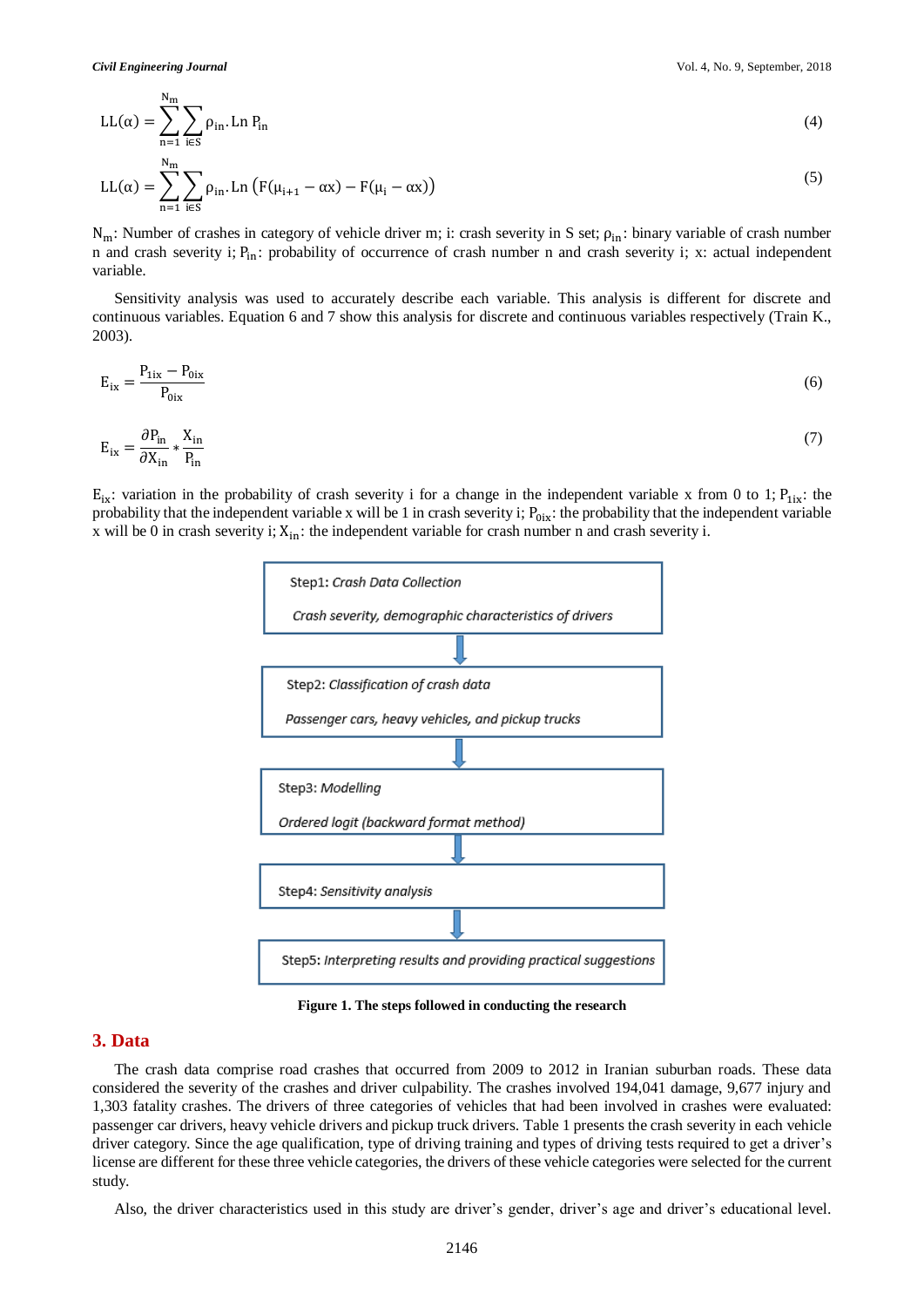Other driver characteristics, such as psychological factor, physical health factor, etc., could also have been used in the study, but the reported crash data doesn't contain these characteristics. The driver characteristics of both genders were proposed in only passenger vehicle drivers because female driver crashes have not been reported in heavy vehicles and pickup trucks. Table 2 to 4 shows the summary of the statistics of each vehicle driver category.

## **4. Modeling and Analysis**

In this study, because of the ordinal nature of crash severity, the ordered logit model was selected for each vehicle driver category. N-Logit software was used for modeling and sensitivity analysis. Modeling was based on backward format method. In this method, the variables that were not significant were excluded from the model. The p-values of all the variables were lower than 0.05 in the final model. Table 5 shows the final model in each vehicle driver category.

| Vehicle drivers categories | <b>Crash Severity</b> | <b>Frequency</b> | Percent | <b>Cumulative</b> |
|----------------------------|-----------------------|------------------|---------|-------------------|
|                            | Damage                | 124120           | 94.38   | 94.38             |
| Passenger car driver*      | Injury                | 6597             | 5.02    | 99.39             |
|                            | Fatality              | 796              | 0.61    | 100.00            |
|                            | Total                 | 131513           | 100.00  |                   |
|                            | Damage                | 44258            | 96.28   | 96.28             |
| Heavy vehicle driver**     | Injury                | 1445             | 3.14    | 99.42             |
|                            | Fatality              | 267              | 0.58    | 100.00            |
|                            | Total                 | 45970            | 100.00  |                   |
|                            | Damage                | 25663            | 93.19   | 93.19             |
| Pickup truck driver***     | Injury                | 1635             | 5.94    | 99.13             |
|                            | Fatality              | 240              | 0.87    | 100.00            |
|                            | Total                 | 27538            | 100.00  |                   |

**Table 1. Crash severity in each vehicle driver category**

\*Maximum capacity is 9 passengers

\*\*Vehicle weight and carload are more than 6000 kilogram, and vehicle can carry more than 26 passengers

\*\*\*Maximum vehicle weight and carload are 6000 kilogram

|  |  |  |  |  |  |  | Table 2. Summary of the statistics of passenger car drivers |  |  |
|--|--|--|--|--|--|--|-------------------------------------------------------------|--|--|
|--|--|--|--|--|--|--|-------------------------------------------------------------|--|--|

| <b>Driver characteristics</b> | Mean  | Std. Dev. | Min          | Max | Category coding                            |
|-------------------------------|-------|-----------|--------------|-----|--------------------------------------------|
| Driver's gender               | 0.020 | 0.142     | $\mathbf{0}$ | 1   | Male=0, female= $1$                        |
| Driver's age                  | 35.70 | 10.66     | 12           | 97  |                                            |
| age<25                        | 0.132 | 0.339     | $\mathbf{0}$ | 1   | $\text{(age} < 25) = 1, \text{others} = 0$ |
| $25 \le$ age $\lt 35$         | 0.371 | 0.482     | $\mathbf{0}$ | 1   | $(25 \leq$ age $<$ 35)=1, others=0         |
| $35 \leq$ age $<$ 45          | 0.289 | 0.453     | $\mathbf{0}$ | 1   | $(35 \leq$ age $<$ 45)=1, others=0         |
| $45 \leq$ age $55$            | 0.150 | 0.357     | $\mathbf{0}$ | 1   | $(45 \leq$ age $<$ 55)=1, others=0         |
| $55 \leq$ age $< 65$          | 0.044 | 0.205     | $\mathbf{0}$ | 1   | $(55 \leq$ age $< 65)=1$ , others=0        |
| $65 \le$ age                  | 0.013 | 0.116     | $\mathbf{0}$ | 1   | $(65 \leq$ age)=1, others=0                |
| Driver's education            |       |           |              |     |                                            |
| Uneducated                    | 0.171 | 0.376     | $\mathbf{0}$ | 1   | Uneducated=1, others= $0$                  |
| Less than high school diploma | 0.378 | 0.485     | $\mathbf{0}$ | 1   | Less than high school diploma=1, others=0  |
| High school diploma           | 0.316 | 0.465     | $\mathbf{0}$ | 1   | High school diploma=1, others=0            |
| University education          | 0.134 | 0.340     | $\mathbf{0}$ |     | University education=1, others= $0$        |

#### **Table 3. Summary of the statistics of heavy vehicle drivers**

| <b>Driver characteristics</b> | Mean  | Std. Dev. | Min              | Max | Category coding                            |
|-------------------------------|-------|-----------|------------------|-----|--------------------------------------------|
| Driver's age                  | 35.58 | 11.39     | 12               | 94  |                                            |
| $a$ ge $<$ 25                 | 0.148 | 0.355     | $\boldsymbol{0}$ |     | $\text{(age} < 25) = 1, \text{others} = 0$ |
| $25 \le$ age $35$             | 0.381 | 0.485     | $\boldsymbol{0}$ |     | $(25 \leq$ age $<$ 35)=1, others=0         |
| $35 \leq$ age $<$ 45          | 0.251 | 0.434     | $\boldsymbol{0}$ |     | $(35 \leq$ age $<$ 45 $)=1$ , others=0     |
| $45 \leq$ age $<55$           | 0.144 | 0.352     | $\theta$         |     | $(45 \leq$ age $<$ 55)=1, others=0         |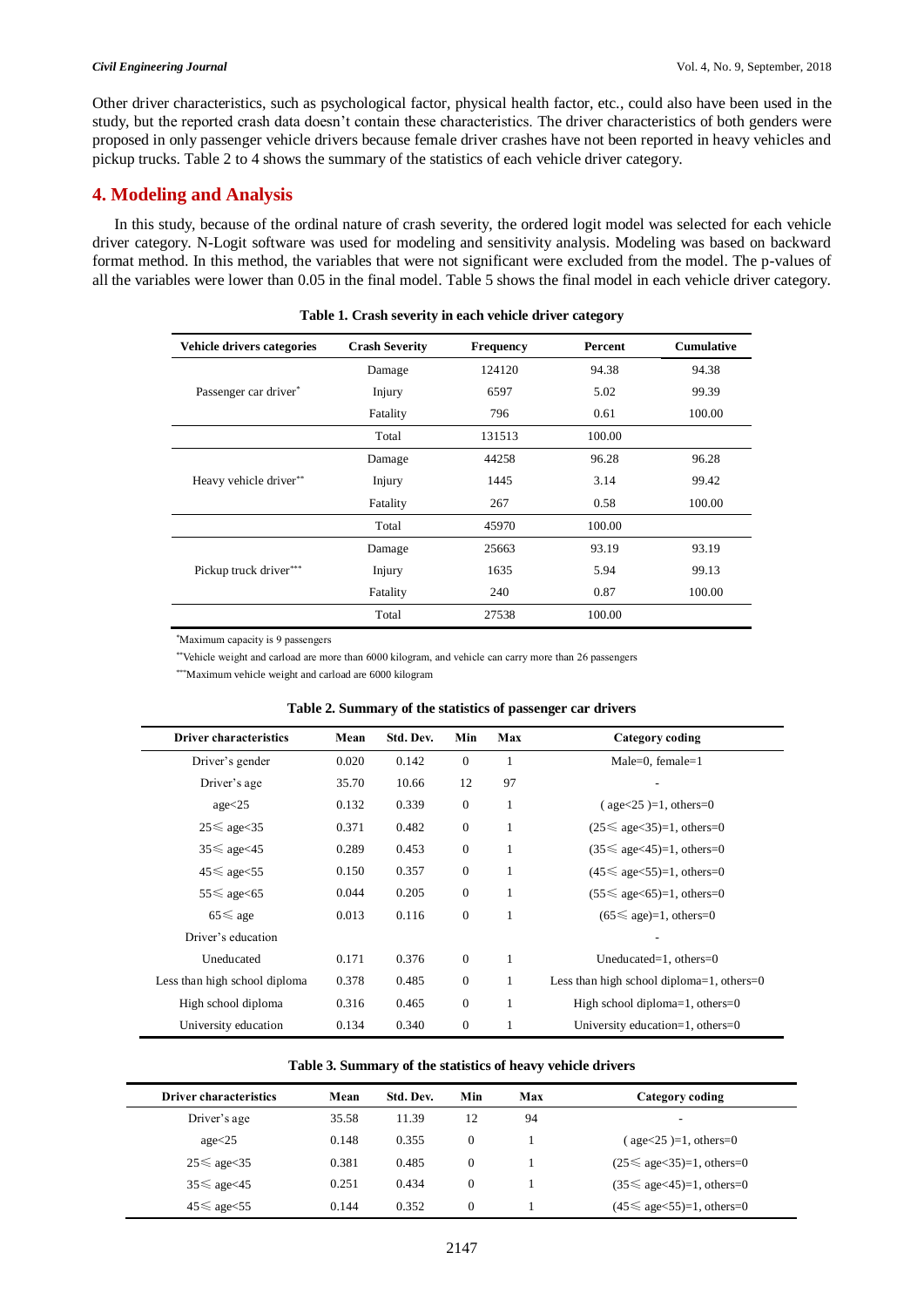| $55 \leq$ age $< 65$          | 0.052 | 0.222 | $\mathbf{0}$ | $(55 \leq$ age $< 65)=1$ , others=0       |
|-------------------------------|-------|-------|--------------|-------------------------------------------|
| $65 \le$ age                  | 0.020 | 0.141 | $\mathbf{0}$ | $(65 \leq$ age)=1, others=0               |
| Driver's education            |       |       |              |                                           |
| Uneducated                    | 0.216 | 0.411 | $\theta$     | Uneducated=1, others= $0$                 |
| Less than high school diploma | 0.530 | 0.499 | $\mathbf{0}$ | Less than high school diploma=1, others=0 |
| High school diploma           | 0.218 | 0.412 | $\mathbf{0}$ | High school diploma=1, others=0           |
| University education          | 0.035 | 0.184 | $\mathbf{0}$ | University education=1, others= $0$       |

In the passenger car driver category, the independent variables of driver's gender, driver's age and driver's educational level (uneducated, less than high school diploma, high school diploma) were obtained for modeling. The null hypothesis of variable coefficients was rejected, and the likelihood ratio was 0.0219.

The coefficient of the variable of driver's gender was 0.189 in the passenger car driver category model. This shows that crashes by female drivers of passenger cars are more severe than crashes by male drivers of passenger cars. This may be due to the inability of female drivers to effectively control the vehicle in suburban roads because they are more physically fragile (less muscle mass, lower bone density, etc.). The coefficient of the variable of driver's age was -0.010 in the passenger car driver category model. This shows that if the driver's age increases, the probability of occurrence of severe crashes will decrease. This may be due to cautious driving in old age. The coefficients of the variables of driver's educational level in the passenger car driver category model were as follows: uneducated = 1.289, less than high school diploma  $= 0.559$  and high school diploma  $= 0.281$ . All the coefficients of educational level were positive and will be discussed in the discussion section.

| <b>Driver characteristics</b> | Mean  | Std. Dev. | Min          | Max          | <b>Category coding</b>                       |
|-------------------------------|-------|-----------|--------------|--------------|----------------------------------------------|
| Driver's age                  | 35.58 | 11.39     | 12           | 94           |                                              |
| age < 25                      | 0.148 | 0.355     | $\mathbf{0}$ | 1            | $(age < 25) = 1, others = 0$                 |
| $25 \le$ age $35$             | 0.381 | 0.485     | $\theta$     | 1            | $(25 \leq$ age $<$ 35)=1, others=0           |
| $35 \leq$ age $< 45$          | 0.251 | 0.434     | $\theta$     | 1            | $(35 \leq$ age $<$ 45)=1, others=0           |
| $45 \leq$ age $55$            | 0.144 | 0.352     | $\theta$     | 1            | $(45 \leq$ age $<$ 55)=1, others=0           |
| $55 \leq$ age $< 65$          | 0.052 | 0.222     | $\theta$     | 1            | $(55 \leq$ age $< 65)=1$ , others=0          |
| $65 \le$ age                  | 0.020 | 0.141     | $\theta$     | $\mathbf{1}$ | $(65 \leq$ age)=1, others=0                  |
| Driver's education            |       |           |              |              |                                              |
| Uneducated                    | 0.216 | 0.411     | $\mathbf{0}$ | 1            | Uneducated=1, others= $0$                    |
| Less than high school diploma | 0.530 | 0.499     | $\theta$     | 1            | Less than high school diploma=1, others= $0$ |
| High school diploma           | 0.218 | 0.412     | $\theta$     | 1            | High school diploma=1, others=0              |
| University education          | 0.035 | 0.184     | $\theta$     | 1            | University education=1, others=0             |

**Table 4. Summary of the statistics of pickup truck drivers**

| Table 5. The final model for each vehicle driver category |  |  |  |  |  |  |  |  |  |  |
|-----------------------------------------------------------|--|--|--|--|--|--|--|--|--|--|
|-----------------------------------------------------------|--|--|--|--|--|--|--|--|--|--|

| <b>Variable</b>                            | Coefficient                                             | <b>Standard error</b>                                   | Z       | P >  Z                |          | 95% Confidence interval |
|--------------------------------------------|---------------------------------------------------------|---------------------------------------------------------|---------|-----------------------|----------|-------------------------|
| Gender                                     | 0.186                                                   | 0.082                                                   | 2.27    | 0.023                 | 0.025    | 0.347                   |
| Age                                        | $-0.010$                                                | 0.001                                                   | $-9.01$ | 0.000                 | $-0.012$ | $-0.008$                |
| Uneducated*                                | 1.289                                                   | 0.048                                                   | 26.80   | 0.000                 | 1.195    | 1.383                   |
| Less than high school diploma <sup>*</sup> | 0.559                                                   | 0.047                                                   | 11.82   | 0.000                 | 0.466    | 0.652                   |
| High school diploma*                       | 0.281                                                   | 0.049                                                   | 5.71    | 0.000                 | 0.184    | 0.377                   |
| Cut point 1                                | 3.048                                                   | 0.058                                                   |         |                       | 2.932    | 3.163                   |
| Cut point 2                                | 5.339                                                   | 0.067                                                   |         |                       | 5.206    | 5.472                   |
|                                            |                                                         | <b>Prob</b> > $\text{chi2}: 0$ rejected null hypothesis |         | Pseudo $R^2$ : 0.0219 |          |                         |
| Age                                        | $-0.004$                                                | 0.002                                                   | $-1.98$ | 0.049                 | $-0.009$ | 0.000                   |
| Uneducated*                                | 1.039                                                   | 0.086                                                   | 11.98   | 0.000                 | 0.869    | 1.210                   |
| Less than high school diploma*             | 0.391                                                   | 0.081                                                   | 4.82    | 0.000                 | 0.232    | 0.550                   |
| Cut point 1                                | 3.588                                                   | 0.111                                                   |         |                       | 3.369    | 3.807                   |
| Cut point 2                                | 5.482                                                   | 0.125                                                   |         |                       | 5.237    | 5.728                   |
|                                            | <b>Prob</b> > $\text{chi2}: 0$ rejected null hypothesis |                                                         |         | Pseudo $R^2$ : 0.0119 |          |                         |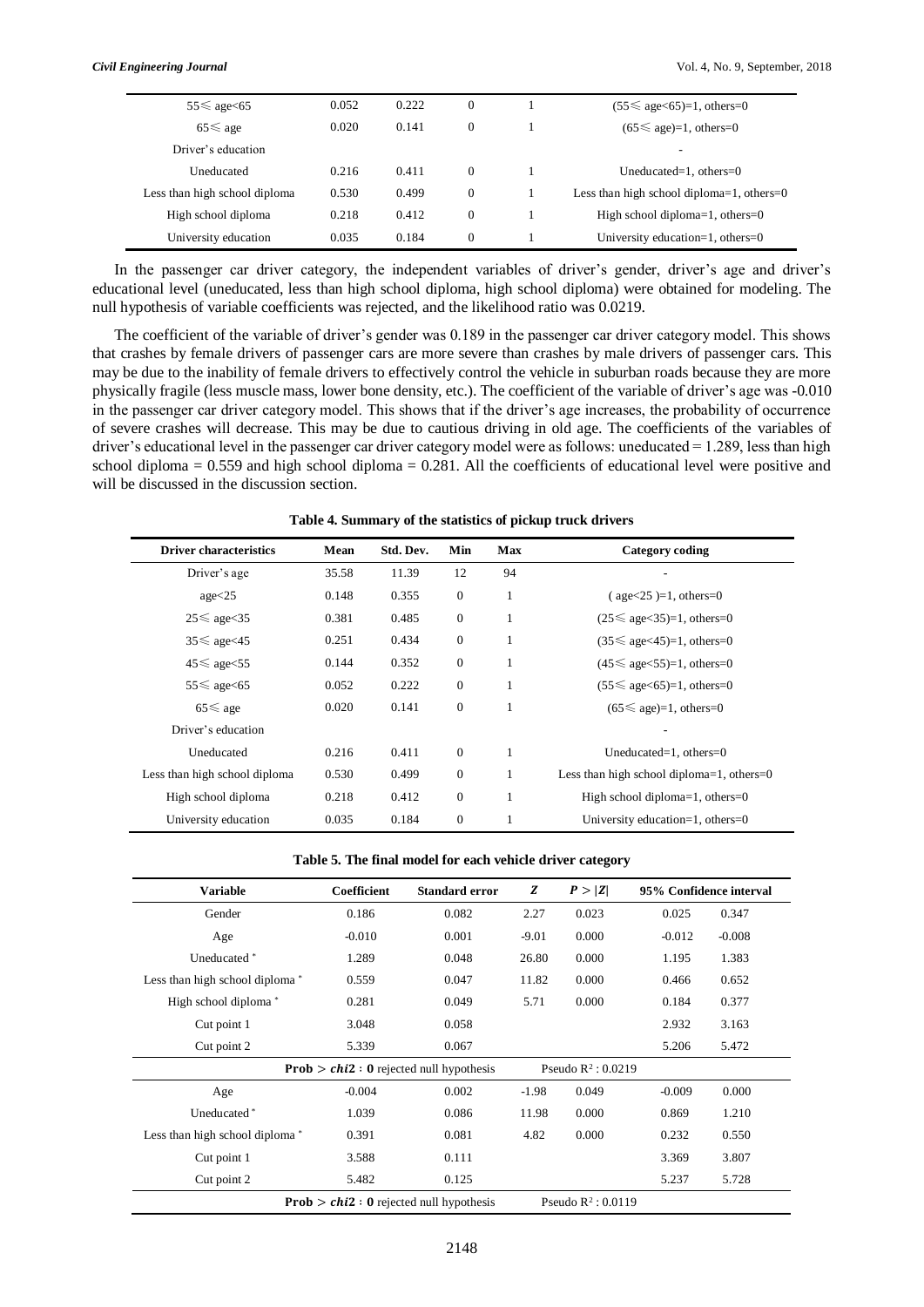| Age                  | $-0.008$                                                  | 0.002 | $-4.13$               | 0.000 | $-0.013$ | $-0.004$ |
|----------------------|-----------------------------------------------------------|-------|-----------------------|-------|----------|----------|
| Uneducated *         | 0.775                                                     | 0.053 | 14.45                 | 0.000 | 0.670    | 0.880    |
| High school diploma* | $-0.302$                                                  | 0.071 | $-4.25$               | 0.000 | $-0.442$ | $-0.163$ |
| Cut point 1          | 2.462                                                     | 0.082 |                       |       | 2.301    | 2.623    |
| Cut point 2          | 4.590                                                     | 0.101 |                       |       | 4.390    | 4.790    |
|                      | <b>Prob</b> $>$ <i>chi</i> 2 : 0 rejected null hypothesis |       | Pseudo $R^2$ : 0.0178 |       |          |          |

\* Dummy variable compared with the "University education" variable.

In the heavy vehicle driver category, the independent variables of driver's age and driver's educational level (uneducated, less than high school diploma) were obtained for modeling. The null hypothesis of variable coefficients was rejected, and the likelihood ratio was 0.0119.

The coefficient of the variable of driver's age was -0.004 in the heavy vehicle driver category model. This shows that if the driver's age increases, the probability of severe crashes will decrease. The coefficients of the variables of driver's educational level in the heavy vehicle driver category model were as follows: uneducated  $= 1.039$  and less than high school diploma = 0.391. These coefficients of educational level were positive, and they show that the probability of a severe crash involving a driver that has a low educational level is more compared with a driver that has a high educational level. The high school diploma variable was not significant in the heavy vehicle driver category model.

In the pickup truck driver category, the independent variables of driver's age and driver's educational level (uneducated, high school diploma) were obtained for modeling. The null hypothesis of variable coefficients was rejected, and the likelihood ratio was 0.0178.

The coefficient of the variable of of driver's age was -0.008 in the pickup truck driver category model. This shows that if the driver's age increases, the probability of severe crashes will decrease. The coefficients of the variables of driver's educational level in the pickup truck driver category model were as follows: uneducated  $= 0.775$  and high school diploma = -0.302. The coefficient of the uneducated variable of educational level was positive, and this shows that the probability of the occurrence of a severe crash involving a driver that has a low educational level is more compared with a driver that has a high education level. The coefficient of the high school diploma variable of educational level was negative and will be discussed in the discussion section.

Fig. 2 show the driver age effect on the severity of crash in three category. The coefficient of age variables is negative and the driver age effect in passenger cars drivers is more compared to other drivers.



**Figure 2. The driver age effect on the severity of crash**

Figure 3 show the driver education effect on the severity of crash. The coefficient of "uneducated" variables is positive and the effect of this variable in passenger cars drivers is more compared to other drivers. The "less than high school diploma" is not significant in pickup truck drivers and the effect of this variable in passenger cars drivers is more compared to heavy vehicle drivers. The "high school diploma" variables obtained different result in each category of drivers.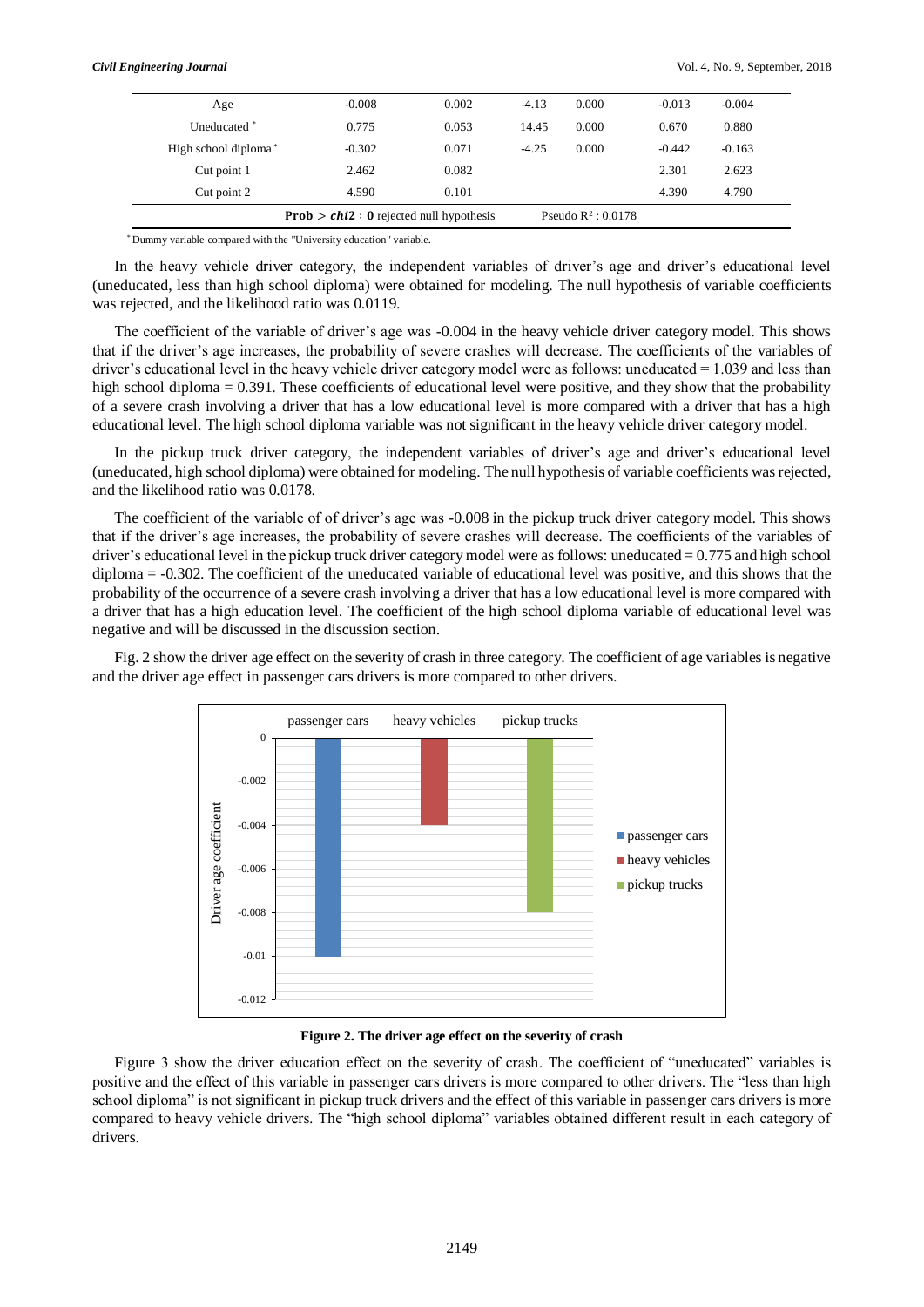

**Figure 3. The driver education effect on the severity of crash**

Sensitivity analysis was used to describe the variables after modeling. Table 6 to 8 shows the sensitivity analysis of the passenger car driver model, heavy vehicle driver model and pickup truck driver model respectively.

With respect to the passenger car driver model, the probability of occurrence of damage, injury and fatality crashes were 94.76%, 4.67% and 0.55% respectively. Similarly, regarding the heavy vehicle driver model, the probability of occurrence of damage, injury and fatality crashes were 96.45%, 2.29% and 0.55% respectively. Further, regarding the pickup truck driver model, the probability of occurrence of damage, injury and fatality crashes were 93.5 %, 5.62 % and 0.81 % respectively. Fig.4 show the probability of crash occurrence in three level of severity.

The final model had continuous and discrete variables in each vehicle driver category, and the sensitivity description of these two groups of variables was different. For example, regarding continuous variables, the differential of the variable of age in injury crash of passenger car driver model was -0.00046. It means that if the variable of the passenger car driver's age increases by 1%, the probability of an injury crash will decrease by 0.046%. Also, with respect to discrete variables, the differential of uneducated variable in injury crash of the pickup truck driver model was 0.049. This differential indicates that if the pickup truck driver is uneducated, the probability of an injury crash will be 4.9% more than other pickup drivers.



**Figure 4. Probability of crash occurrence in three level of severity**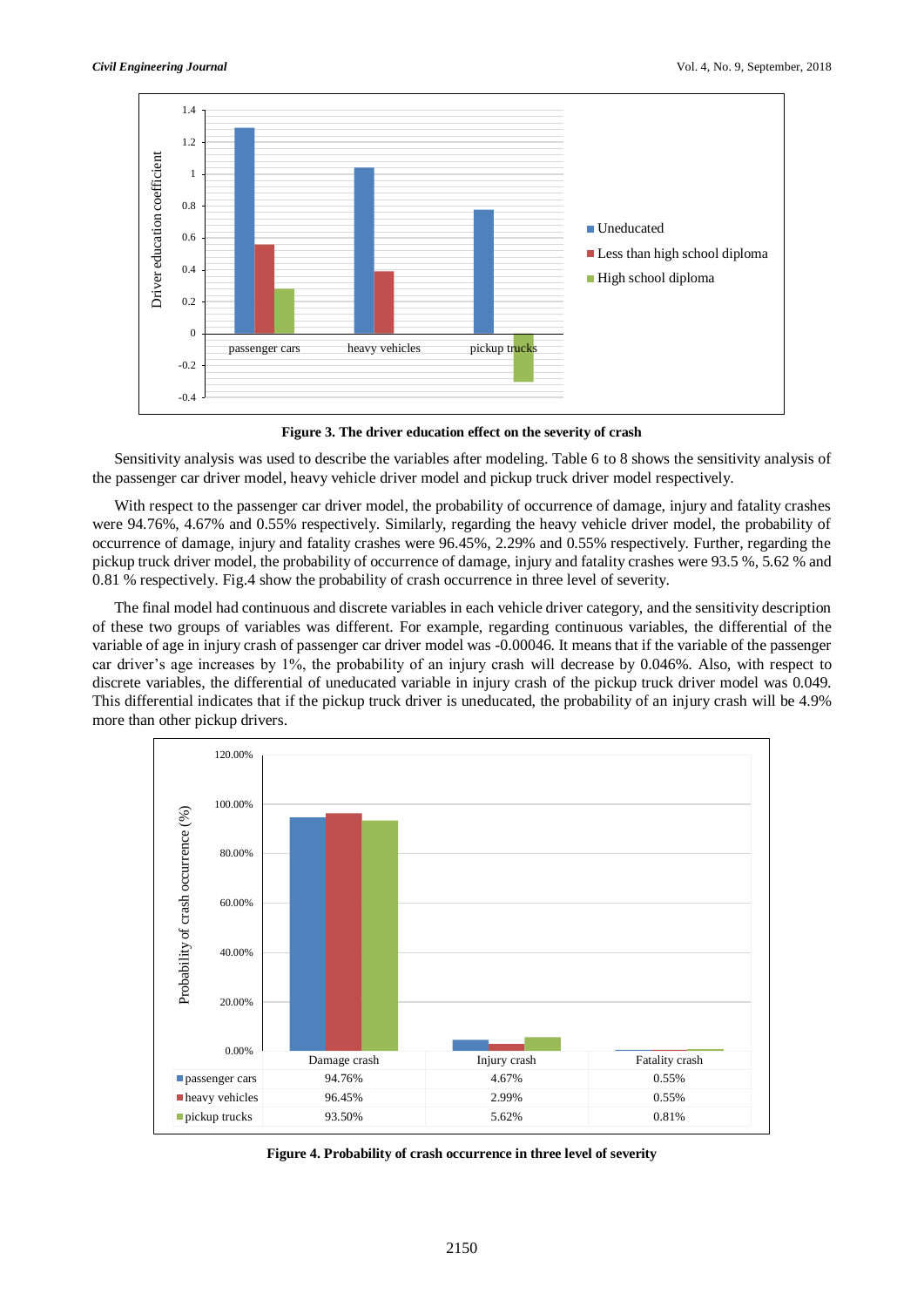| <b>Variable</b>               | dy/dx      | <b>Standard error</b>             | Z        | P >  Z |            | 95% Confidence interval |  |  |  |
|-------------------------------|------------|-----------------------------------|----------|--------|------------|-------------------------|--|--|--|
|                               |            | Damage crash                      |          |        |            |                         |  |  |  |
| Gender                        | $-0.01002$ | 0.00478                           | $-2.10$  | 0.036  | $-0.01939$ | $-0.00065$              |  |  |  |
| Age                           | 0.00051    | 0.00006                           | 9.05     | 0.000  | 0.00040    | 0.00063                 |  |  |  |
| Uneducated                    | $-0.09610$ | 0.00492                           | $-19.55$ | 0.000  | $-0.10574$ | $-0.08647$              |  |  |  |
| Less than high school diploma | $-0.02972$ | 0.00268                           | $-11.11$ | 0.000  | $-0.03497$ | $-0.02448$              |  |  |  |
| High school diploma           | $-0.01463$ | 0.00268                           | $-5.46$  | 0.000  | $-0.01989$ | $-0.00938$              |  |  |  |
|                               |            | $Y=Pr($ Damage crash): 0.9476     |          |        |            |                         |  |  |  |
| Injury crash                  |            |                                   |          |        |            |                         |  |  |  |
| Gender                        | 0.00889    | 0.00424                           | 2.10     | 0.036  | 0.00058    | 0.01720                 |  |  |  |
| Age                           | $-0.00046$ | 0.00005                           | $-9.04$  | 0.000  | $-0.00056$ | $-0.00036$              |  |  |  |
| Uneducated                    | 0.08456    | 0.00430                           | 19.68    | 0.000  | 0.07614    | 0.09298                 |  |  |  |
| Less than high school diploma | 0.02638    | 0.00237                           | 11.11    | 0.000  | 0.02173    | 0.03103                 |  |  |  |
| High school diploma           | 0.01300    | 0.00238                           | 5.46     | 0.000  | 0.00833    | 0.01766                 |  |  |  |
|                               |            | $Y=Pr($ Injury crash $): 0.0467$  |          |        |            |                         |  |  |  |
|                               |            | <b>Fatality crash</b>             |          |        |            |                         |  |  |  |
| Gender                        | 0.00112    | 0.00054                           | 2.07     | 0.038  | 0.00006    | 0.00219                 |  |  |  |
| Age                           | $-0.00005$ | 0.00001                           | $-8.67$  | 0.000  | $-0.00007$ | $-0.00004$              |  |  |  |
| Uneducated                    | 0.01154    | 0.00074                           | 15.56    | 0.000  | 0.01008    | 0.01299                 |  |  |  |
| Less than high school diploma | 0.00334    | 0.00032                           | 10.31    | 0.000  | 0.00270    | 0.00398                 |  |  |  |
| High school diploma           | 0.00163    | 0.00031                           | 5.34     | 0.000  | 0.00103    | 0.00224                 |  |  |  |
|                               |            | $Y=Pr$ (Fatality crash): $0.0055$ |          |        |            |                         |  |  |  |

# **Table 6. Sensitivity analysis for passenger car drivers**

# **Table 7. Sensitivity analysis for heavy vehicle drivers**

| <b>Variable</b>               | dy/dx                         | <b>Standard error</b>            | Z       | P >  Z |            | 95% Confidence interval |  |  |  |
|-------------------------------|-------------------------------|----------------------------------|---------|--------|------------|-------------------------|--|--|--|
|                               |                               | Damage crash                     |         |        |            |                         |  |  |  |
| Age                           | 0.00014                       | 0.00008                          | 1.99    | 0.049  | $-0.00002$ | 0.00031                 |  |  |  |
| Uneducated                    | $-0.04907$                    | 0.00532                          | $-9.22$ | 0.000  | $-0.05950$ | $-0.03864$              |  |  |  |
| Less than high school diploma | $-0.01284$                    | 0.00254                          | $-5.05$ | 0.000  | $-0.01782$ | $-0.00786$              |  |  |  |
|                               | $Y=Pr($ Damage crash): 0.9645 |                                  |         |        |            |                         |  |  |  |
| Injury crash                  |                               |                                  |         |        |            |                         |  |  |  |
| Age                           | $-0.00012$                    | 0.00007                          | $-1.98$ | 0.049  | $-0.00026$ | 0.00001                 |  |  |  |
| Uneducated                    | 0.04096                       | 0.00444                          | 9.23    | 0.000  | 0.03227    | 0.04966                 |  |  |  |
| Less than high school diploma | 0.01079                       | 0.00214                          | 5.04    | 0.000  | 0.00659    | 0.01499                 |  |  |  |
|                               |                               | $Y=Pr($ Injury crash $): 0.0299$ |         |        |            |                         |  |  |  |
|                               |                               | <b>Fatality crash</b>            |         |        |            |                         |  |  |  |
| Age                           | $-0.00002$                    | 0.00001                          | $-1.98$ | 0.049  | $-0.00005$ | 0.00000                 |  |  |  |
| Uneducated                    | 0.00810                       | 0.00101                          | 8.00    | 0.000  | 0.00612    | 0.01009                 |  |  |  |
| Less than high school diploma | 0.00205                       | 0.00042                          | 4.87    | 0.000  | 0.00122    | 0.00287                 |  |  |  |
|                               |                               | $Y=Pr$ (Fatality crash):0.0055   |         |        |            |                         |  |  |  |

# **Table 8. Sensitivity analysis for pickup truck drivers**

| Variable                       | dv/dx        | <b>Standard error</b> |          | P >  Z |            | 95% Confidence interval |  |  |  |
|--------------------------------|--------------|-----------------------|----------|--------|------------|-------------------------|--|--|--|
|                                | Damage crash |                       |          |        |            |                         |  |  |  |
| Age                            | 0.00053      | 0.00013               | 4.14     | 0.000  | 0.00028    | 0.00078                 |  |  |  |
| Uneducated                     | $-0.05715$   | 0.00466               | $-12.27$ | 0.000  | $-0.06628$ | $-0.04803$              |  |  |  |
| High school diploma            | 0.01694      | 0.00368               | 4.60     | 0.000  | 0.00972    | 0.02416                 |  |  |  |
| $Y = Pr$ (Damage crash): 0.935 |              |                       |          |        |            |                         |  |  |  |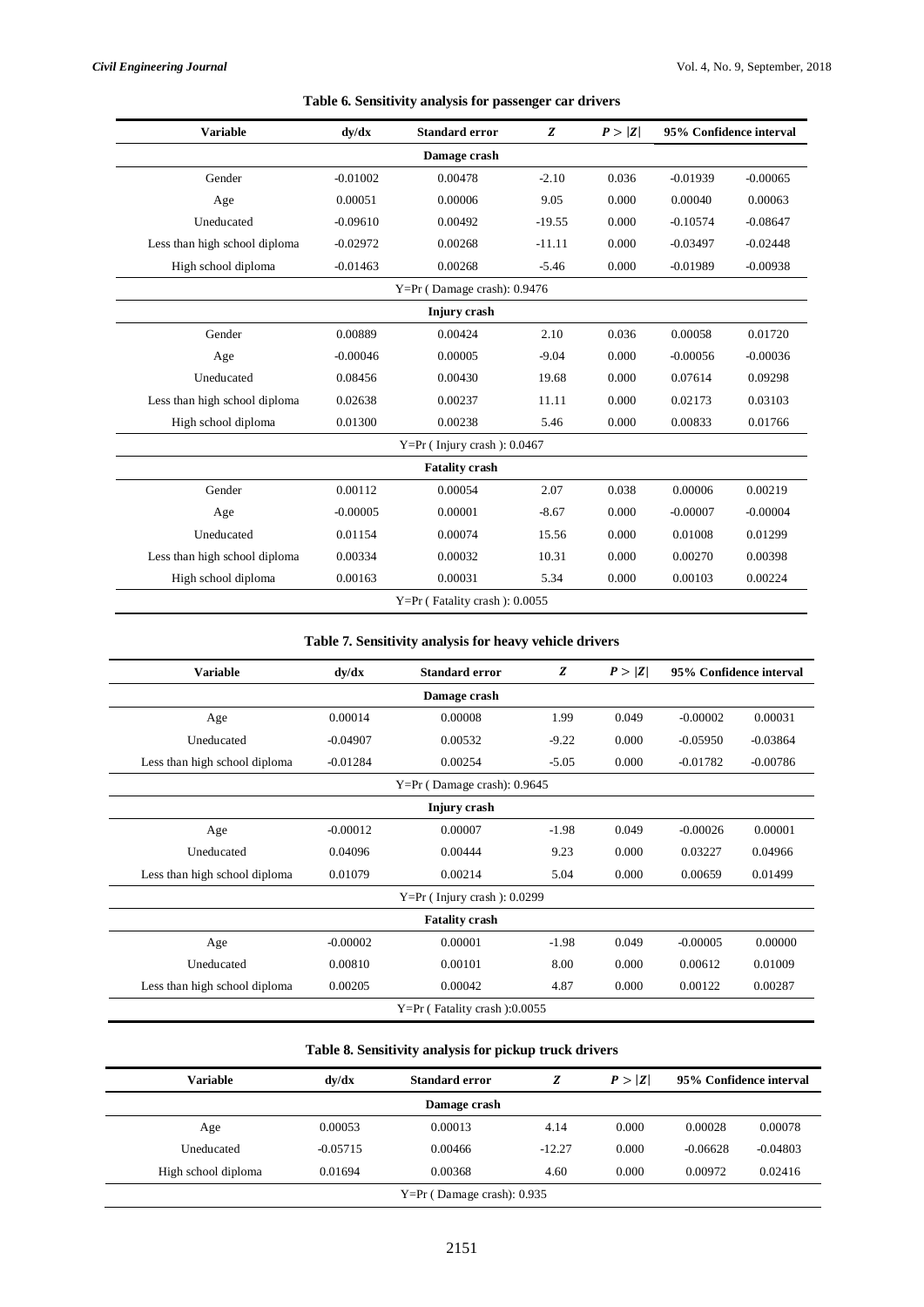| Injury crash                     |            |         |         |       |            |            |
|----------------------------------|------------|---------|---------|-------|------------|------------|
| Age                              | $-0.00046$ | 0.00011 | $-4.14$ | 0.000 | $-0.00068$ | $-0.00024$ |
| Uneducated                       | 0.04922    | 0.00402 | 12.25   | 0.000 | 0.04134    | 0.05709    |
| High school diploma              | $-0.01469$ | 0.00320 | $-4.59$ | 0.000 | $-0.02097$ | $-0.00842$ |
| $Y=Pr($ Injury crash $): 0.0562$ |            |         |         |       |            |            |
| <b>Fatality crash</b>            |            |         |         |       |            |            |
| Age                              | $-0.00007$ | 0.00002 | $-4.02$ | 0.000 | $-0.00010$ | $-0.00003$ |
| Uneducated                       | 0.00793    | 0.00082 | 9.72    | 0.000 | 0.00633    | 0.00953    |
| High school diploma              | $-0.00224$ | 0.00050 | $-4.47$ | 0.000 | $-0.00323$ | $-0.00126$ |
| $Y=Pr$ (Fatality crash):0.0081   |            |         |         |       |            |            |

## **5. Discussion**

The final model is shown in Table 5 for each vehicle driver category. The pseudo R2 (likelihood ratio) for passenger car driver, heavy vehicle driver and pickup truck driver categories were 0.0219, 0.0119 and 0.0178 respectively. These amounts of R2 are not high because the models considered only driver characteristics, but many other factors influence crash severity, such as road factors, traffic condition, weather condition, etc.

The variable of the driver's age had a negative coefficient in each vehicle driver category. It means that if the driver's age increases, the probability of severe crashes will decrease. But the coefficient of the driver's age in the heavy vehicle driver model was less than those of other vehicle driver models. This may be due to the age limit in obtaining heavy vehicle driver's license in comparison with other vehicle driver's license.

The driver's education variables were different in each vehicle driver category. This difference was important in the high school diploma variable. This variable was not significant in the heavy vehicle driver model. It had a positive coefficient in the passenger car driver model and a negative coefficient in the pickup driver model. The following points should be noted:

High educational level does not have any effect on crash severity with respect to heavy vehicle drivers.

High and low educational levels increase the crash severity in passenger car drivers. However, the coefficient of high educational level was less than that of low educational level. This means that the probability of a severe crash involving a driver of passenger car with a low educational level is more compared with that involving a driver of passenger car with a high educational level.

High educational level in the pickup driver model was different from other driver models; in other words, if pickup drivers have a high educational level, the probability of severe crashes is decreased.

#### **6. Conclusion**

This study focused on the effects of driver characteristics on crash severity in various vehicles. In summary, the following conclusions were reached:

In the passenger car driver category, the independent variables of driver's gender, driver's age and driver's educational level (uneducated, less than high school diploma, high school diploma) were obtained for modeling. Similarly, in the heavy vehicle driver category, the independent variables of driver's age and driver's educational level (Uneducated, less than high school diploma) were obtained for modeling, and in the pickup truck driver category, the independent variables of driver's age and driver's educational level (Uneducated, High school diploma) were obtained for modeling. The p-values of all the variables were lower than 0.05, and the null hypothesis of variable coefficients was rejected.

The sensitivity analysis showed that the probability of occurrence of damage crash involving passenger car drivers was 94.76%; the probability of occurrence of injury crash was 4.67%, while that of fatality crash was 0.55%. Also, the probability of occurrence of damage crash involving heavy vehicle drivers was 96.45%; the probability of occurrence of injury crash was 2.29%, while that of fatality crash was 0.55%. Further, the probability of occurrence of damage crash in pickup truck drivers was 93.5%; the probability of occurrence of injury crash was 5.62 %, while that of fatality crash was 0.81 %.

The driver's gender variable was proposed only in passenger car drivers, and the coefficient of this variable was 0.189 in the final model. This shows that crashes by female drivers of passenger cars are more severe than crashes by male drivers of passenger cars. The sensitivity analysis indicates that if the passenger car driver is female, the probability of occurrence of a damage crash will be 1% less than that of male drivers; however, the probability of injury and fatality crashes will be 0.88% and 0.11% more than those of male drivers respectively.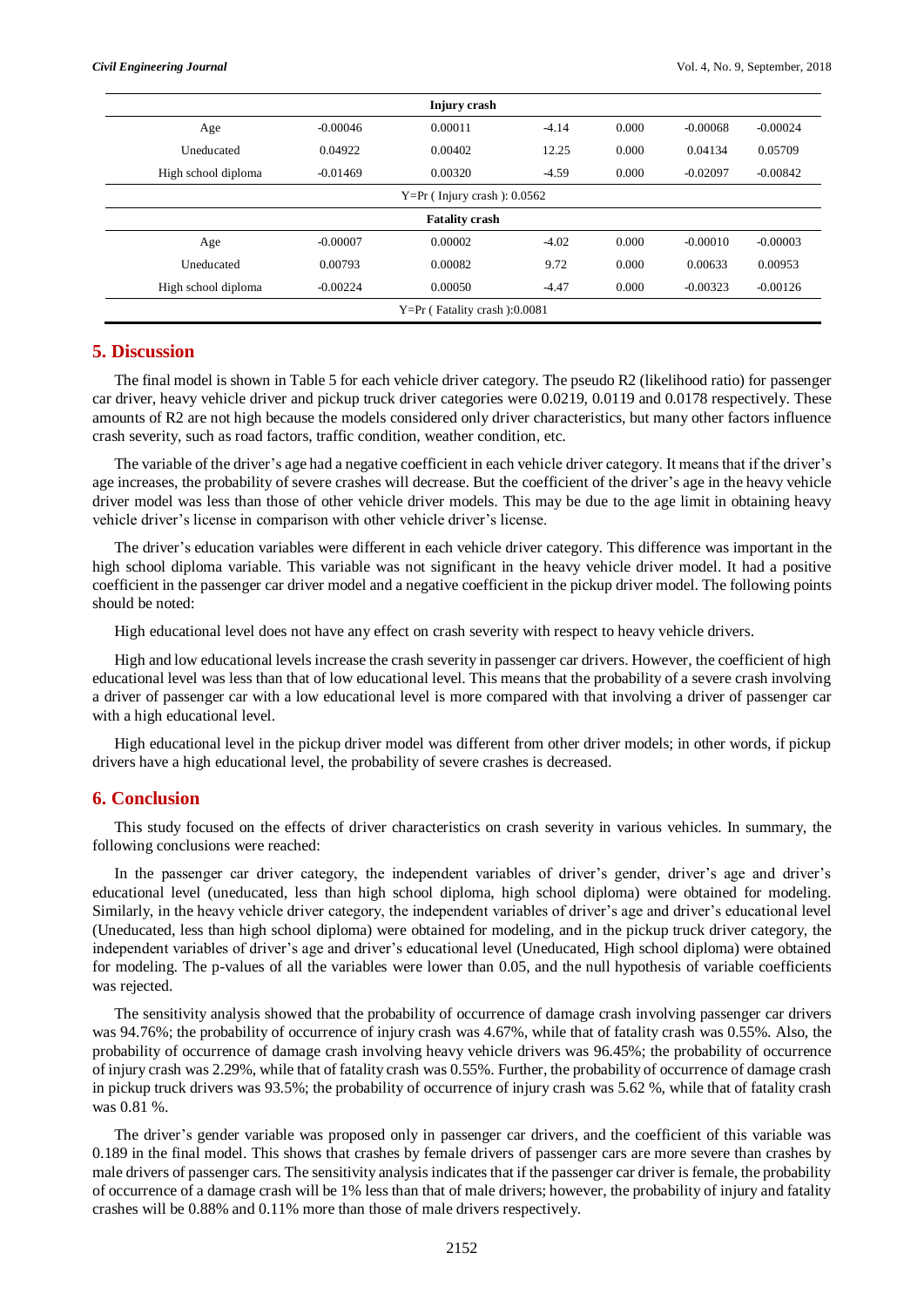The variable of the driver's age had a negative coefficient in each vehicle driver category (coefficient of -0.010 in passenger car driver, coefficient of -0.004 in heavy vehicle driver and coefficient of -0.008 in pickup truck driver). These coefficients show that if the driver's age increases in each vehicle driver category, the probability of a severe crash will decrease. Therefore, the age factor can be modified accordingly for getting driver's license.

The driver education variables show that the severity of crashes involving drivers with a low education level is more than those involving drivers with a high education level accordingly the education level factor can be considering in getting driver's license.

### **7. References**

[1] Feng, S., et al., Risk factors affecting fatal bus accident severity: Their impact on different types of bus drivers. Accident Analysis & Prevention, 2016. 86: p. 29-39. Doi: 10.1016/j.aap.2015.09.025.

[2] Chimba, D., T. Sando, and V. Kwigizile, Effect of bus size and operation to crash occurrences. Accident Analysis & Prevention, 2010. 42(6): p. 2063-2067. Doi: 10.1016/j.aap.2010.06.018.

[3] Zegeer, C. V., H. F. Huang, J. V. Hummer, J. C. Stutts, and E. A. Rodgman. "Characteristics and solutions related to bus transit accidents." (1993).

[4] Blower, D. and P. Green, Type of motor carrier and driver history in fatal bus crashes. Transportation Research Record: Journal of the Transportation Research Board, 2010(2194): p. 37-43. Doi: 10.3141/2194-05.

[5] Jayatilleke, A U, S Nakahara, S D Dharmaratne, A C Jayatilleke, K C Poudel, and M Jimba. "Working Conditions of Bus Drivers in the Private Sector and Bus Crashes in Kandy District, Sri Lanka: a Case-Control Study." Injury Prevention 15, no. 2 (April 1, 2009): 80–86. doi:10.1136/ip.2008.018937.

[6] Thompson, K.R., et al., Distracted driving in elderly and middle-aged drivers. Accident Analysis & Prevention, 2012. 45: p. 711- 717. Doi: 10.1016/j.aap.2011.09.040.

[7] Tseng, C.-M., Social-demographics, driving experience and yearly driving distance in relation to a tour bus driver's at-fault accident risk. Tourism management, 2012. 33(4): p. 910-915. Doi: 10.1016/j.tourman.2011.09.011.

[8] McGwin Jr, G. and D.B. Brown, Characteristics of traffic crashes among young, middle-aged, and older drivers. Accident Analysis & Prevention, 1999. 31(3): p. 181-198[. Doi: 10.1016/S0001-4575](https://doi.org/10.1016/S0001-4575) (98)00061-X.

[9] European Conference of Ministers of Transport, Young drivers: the road to safety. 2006, Paris, France: OECD Publishing.

[10] World Health Organization, Global status report on road safety 2013: supporting a decade of action. 2013: World Health Organization.

[11] Kim, Joon-Ki, Gudmundur F. Ulfarsson, Sungyop Kim, and Venkataraman N. Shankar. "Driver-Injury Severity in Single-Vehicle Crashes in California: A Mixed Logit Analysis of Heterogeneity Due to Age and Gender." Accident Analysis & Prevention 50 (January 2013): 1073–1081. doi:10.1016/j.aap.2012.08.011.

[12] Meuleners, Lynn B., Anna Harding, Andy H. Lee, and Matthew Legge. "Fragility and Crash over-Representation Among Older Drivers in Western Australia." Accident Analysis & Prevention 38, no. 5 (September 2006): 1006–1010. doi:10.1016/j.aap.2006.04.005.

[13] Li, G., E.R. Braver, and L.-H. Chen, Fragility versus excessive crash involvement as determinants of high death rates per vehiclemile of travel among older drivers. Accident Analysis & Prevention, 2003.35(2): 227-235[. Doi: 10.1016/s0001-4575](https://doi.org/10.1016/s0001-4575) (01)00107-5.

[14] Zhang, Jun, Joan Lindsay, Kathy Clarke, Glenn Robbins, and Yang Mao. "Factors Affecting the Severity of Motor Vehicle Traffic Crashes Involving Elderly Drivers in Ontario." Accident Analysis & Prevention 32, no. 1 (January 2000): 117–125. doi:10.1016/s0001-4575(99)00039-1.

[15] Kent, R., J. Funk, and J. Crandall, How future trends in societal aging, air bag availability, seat belt use, and fleet composition will affect serious injury risk and occurrence in the United States. Traffic injury prevention, 2003. 4(1): p. 24-32. Doi: 10.1080/15389580309854.

[16] Islam, S. and F. Mannering, Driver aging and its effect on male and female single-vehicle accident injuries: some additional evidence. Journal of safety Research, 2006. 37(3): p. 267-276. Doi: 10.1016/j.jsr.2006.04.003.

[17] Ulfarsson, G.F. and F.L. Mannering, Differences in male and female injury severities in sport-utility vehicle, minivan, pickup and passenger car accidents. Accident Analysis & Prevention, 2004. 36(2): p. 135-147. [Doi: 10.1016/S0001-4575](https://doi.org/10.1016/S0001-4575) (02)00135-5.

[18] Massie, D.L., K.L. Campbell, and A.F. Williams, Traffic accident involvement rates by driver age and gender. Accident Analysis & Prevention, 1995. 27(1): p. 73-87[. Doi: 10.1016/0001-4575](https://doi.org/10.1016/0001-4575) (94)00050-V.

[19] Morgan, A. and F.L. Mannering, The effects of road-surface conditions, age, and gender on driver-injury severities. Accident Analysis & Prevention, 2011. 43(5): p. 1852-1863. Doi: 10.1016/j.aap.2011.04.024.

[20] Alver, Y., M. Demirel, and M. Mutlu, Interaction between socio-demographic characteristics: Traffic rule violations and traffic crash history for young drivers. Accident Analysis & Prevention, 2014. 72: p. 95-104. Doi: 10.1016/j.aap.2014.06.015.

[21] Ma, L. and X. Yan, Examining the nonparametric effect of drivers' age in rear-end accidents through an additive logistic regression model. Accident Analysis & Prevention, 2014. 67: p. 129-136. Doi: 10.1016/j.aap.2014.02.021.